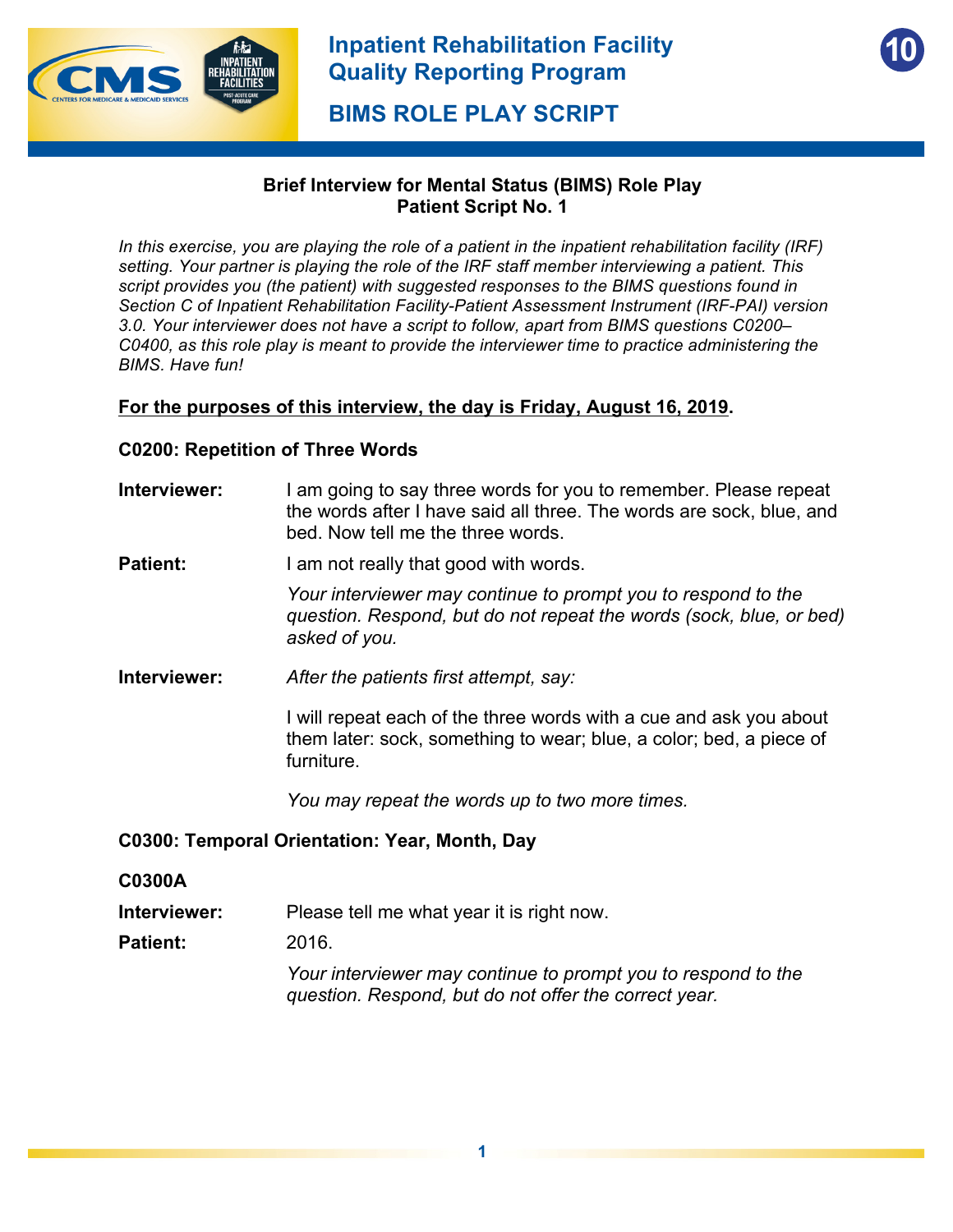

## **Inpatient Rehabilitation Facility Quality Reporting Program**

**BIMS ROLE PLAY SCRIPT**

| <b>C0300B</b>   |                                                                                                                 |
|-----------------|-----------------------------------------------------------------------------------------------------------------|
| Interviewer:    | What month are we in right now?                                                                                 |
| <b>Patient:</b> | I think it is summer.                                                                                           |
|                 | Your interviewer may continue to prompt you to respond to the<br>question. Respond, but do not offer the month. |
| <b>C0300C</b>   |                                                                                                                 |
| Interviewer:    | What day of the week is today?                                                                                  |
| <b>Patient:</b> | I am pretty sure it is Saturday, because we always have spaghetti<br>for lunch on Saturday.                     |
| C0400: Recall   |                                                                                                                 |
| Interviewer:    | Let's go back to the first question. What were those three words<br>that I asked you to repeat?                 |
| <b>Patient:</b> | I might need some help to remember them.                                                                        |
| <b>C0400A</b>   |                                                                                                                 |
| Interviewer:    | Something you wear?                                                                                             |
| <b>Patient:</b> | Was it a jacket?                                                                                                |
| <b>C0400B</b>   |                                                                                                                 |
| Interviewer:    | A color?                                                                                                        |
| <b>Patient:</b> | I think it was black.                                                                                           |
| <b>C0400C</b>   |                                                                                                                 |
| Interviewer:    | A piece of furniture?                                                                                           |
| <b>Patient:</b> | I am pretty sure it was a table.                                                                                |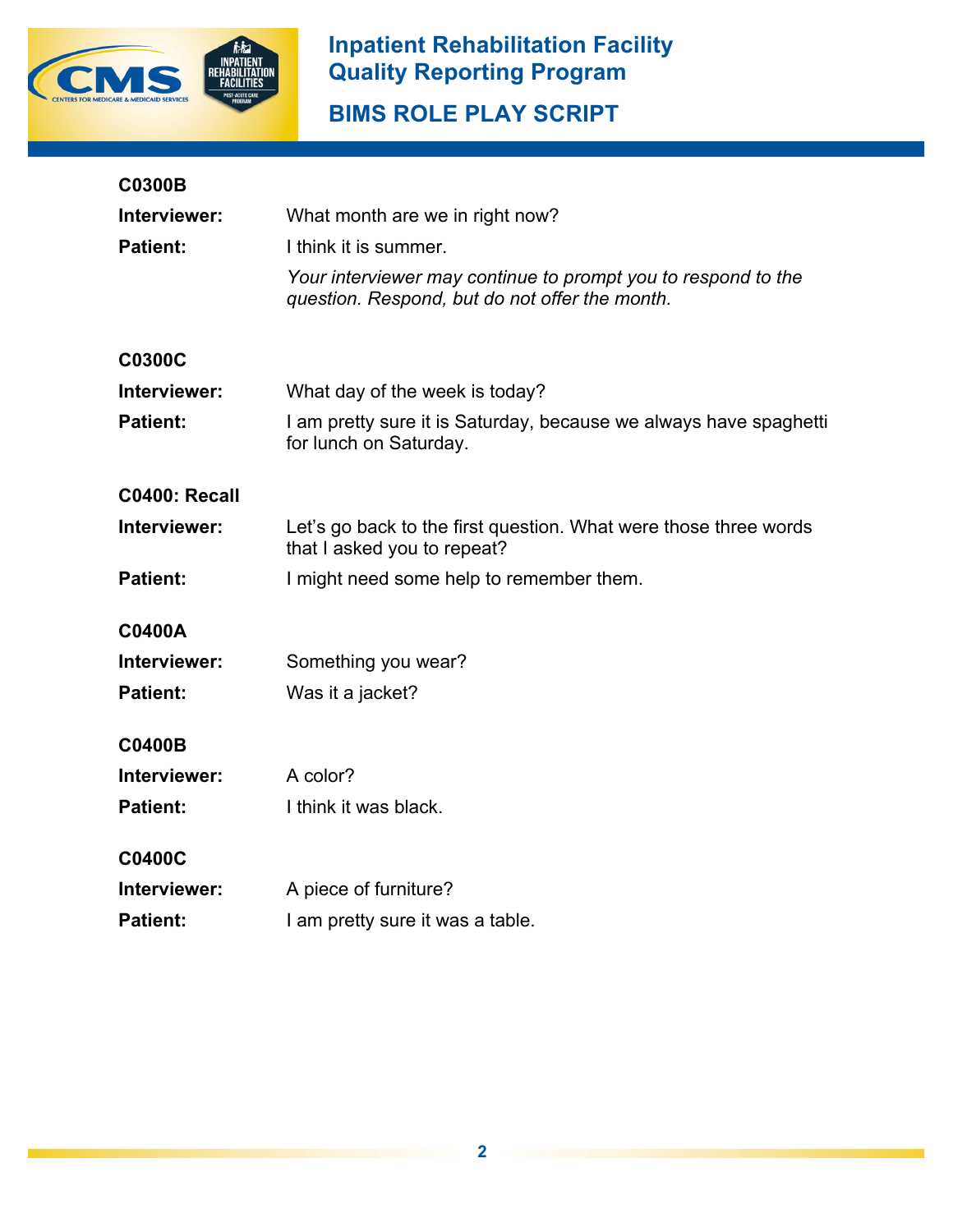

**10**

**BIMS ROLE PLAY SCRIPT**

## **Brief Interview for Mental Status (BIMS) Role Play Patient Script No. 2**

*In this exercise, you are playing the role of a patient in the IRF setting. Your partner is playing the role of the inpatient rehabilitation facility (IRF) staff member interviewing a patient. This script provides you (the patient) with suggested responses to the BIMS questions found in Section C of Inpatient Rehabilitation Facility-Patient Assessment Instrument (IRF-PAI) version 3.0. Your interviewer does not have a script to follow, apart from BIMS questions C0200– C0400, as this role play is meant to provide the interviewer time to practice administering the BIMS. Have fun!*

## **For the purposes of this interview, the day is Friday, August 16, 2019.**

#### **C0200: Repetition of Three Words**

- **Interviewer:** I am going to say three words for you to remember. Please repeat the words after I have said all three. The words are sock, blue, and bed. Now tell me the three words.
- **Patient: I** wear blue socks to bed.

#### **C0300: Temporal Orientation: Year, Month, Day**

#### **C0300A**

**Interviewer:** Please tell me what year it is right now.

**Patient:** It is 2019.

#### **C0300B**

- **Interviewer:** What month are we in right now?
- **Patient:** I think it is August.

#### **C0300C**

- **Interviewer:** What day of the week is today?
- **Patient:** I really cannot remember without looking at my calendar. I lose track of the days so easily.